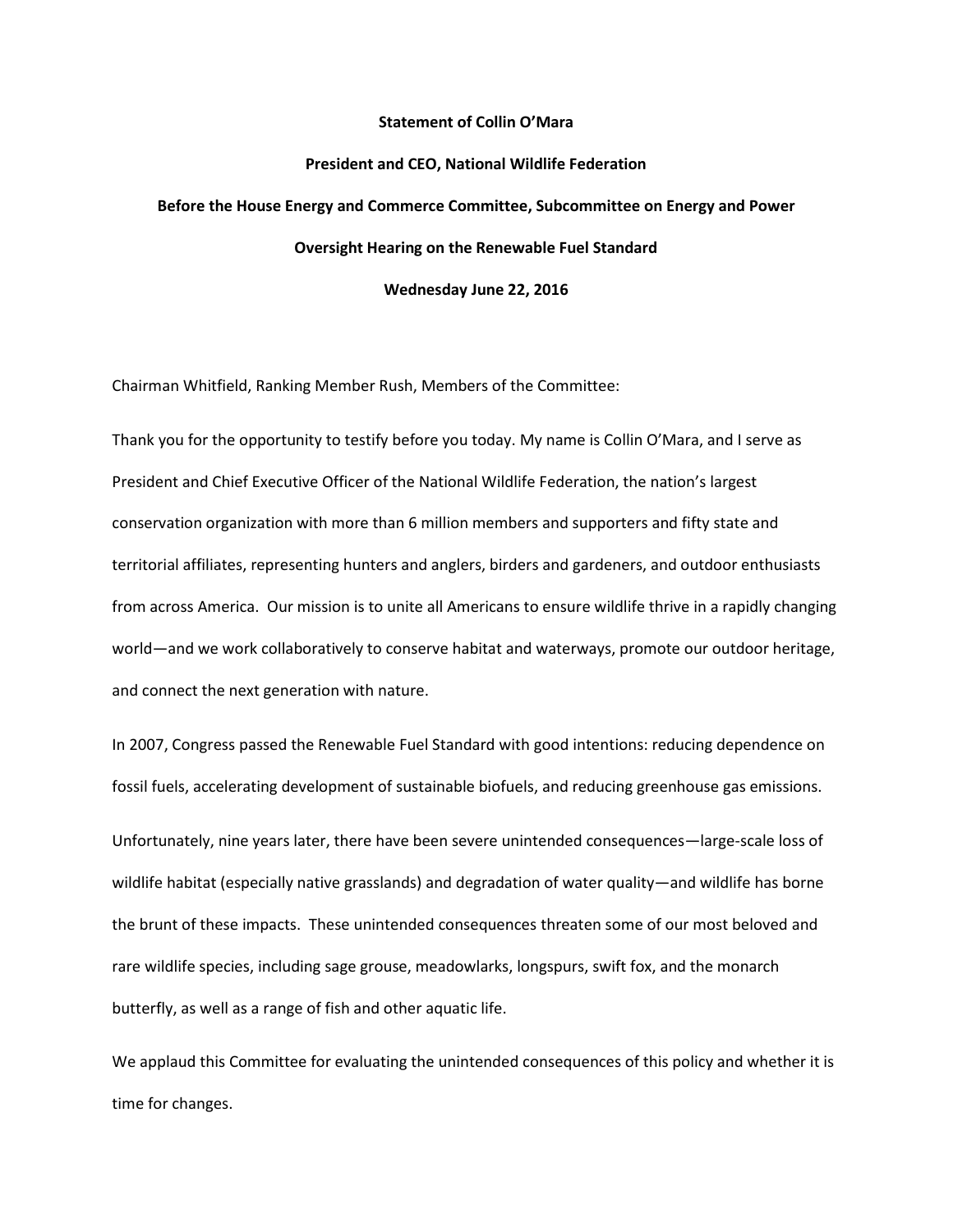From a wildlife perspective, the impacts of the current policy have been devastating. Everyone who hunts or goes birding to watch ducks, geese, or pheasants is alarmed at the loss of millions of acres of wetlands and attendant grasslands in the Prairie Pothole Region, where more than 60 percent of America's waterfowl breed and rear their young. $1$ 

Anyone who fishes for bass, walleye, trout, or any number of other species or who swims in water bodies fed by agricultural watersheds should be appalled by the decreased flows in some western streams from increased irrigation demands and the worsening water conditions and growing algal blooms caused by increases in farm runoff and the excess nutrients it carries. For example, harmful algal blooms have become an epidemic in Lake Erie – which was once the poster child for smart conservation due to environmental rebirth after being declared "dead" in the 1950's – forcing Toledo, Ohio, in 2014 to declare a drinking water emergency due to toxic algae overwhelming the city's water treatment capacity.<sup>2</sup>

And anyone who cares about iconic grassland species like the sage grouse, eastern and western meadowlark, swift fox, and the monarch butterfly should be alarmed that this energy policy has helped accelerate the destruction of our last remaining native prairies and the conversion of other important grasslands throughout farm country.

Recently, U.S. Geological Survey biologists announced that grassland birds and other species in the Northern Great Plains are reaching a "tipping point," because of the significant acreage of grasslands lost to production. According to the report, between 2006 and 2011, North Dakota, South Dakota, Nebraska, Minnesota and Iowa lost more than 2,000 square miles of grassland – "a habitat loss rate

<sup>&</sup>lt;sup>1</sup> Doherty, K. E., Ryba, A. J., Stemler, C. L., Niemuth, N. D. & Meeks, W. A. Conservation planning in an era of change: state of the US Prairie Pothole Region. Wildlife Society Bulletin 37, 546-563 (2013).

<sup>2</sup> National Oceanic and Atmospheric Administration, *Experimental Lake Erie Harmful Algal Bloom Bulletin.* November, 2015[. http://www.glerl.noaa.gov/res/HABs\\_and\\_Hypoxia/lakeErieHABArchive/bulletin\\_2015-027.pdf](http://www.glerl.noaa.gov/res/HABs_and_Hypoxia/lakeErieHABArchive/bulletin_2015-027.pdf)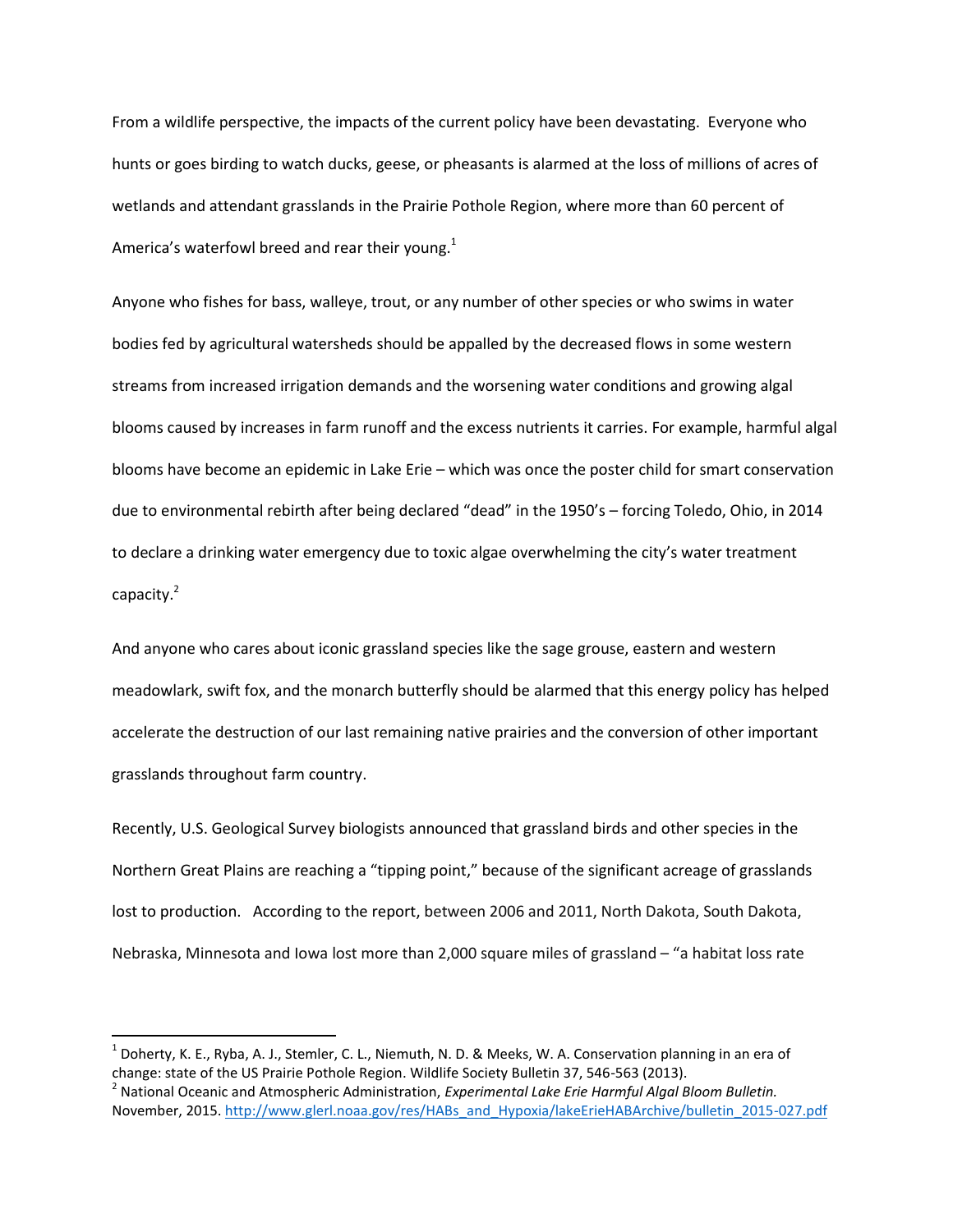equal to that of high-profile deforestation rates in Brazil and Malaysia"<sup>34</sup> Further, "the McCown's longspur, a bird once found throughout most of North Dakota, is now known only on a single 640-acre piece of land in the state's southwest," and pointed to steep declines as well in amphibians and pollinators.<sup>5</sup>

# The RFS Has Unquestionably Accelerated Land Conversion and Habitat Loss

Unfortunately, most policy debate regarding the Renewable Fuels Standard does not take into account the wildlife and water consequences. With so many other issues related to the policy (many of which are being discussed here today)–fuel performance and efficiency, consumer choice and demand, national security, greenhouse gas emissions, and the competition between food and fuel crops, to name a few – it is easy to overlook the fact that numerous species and types of wildlife and the terrestrial and aquatic habitats and resources they depend on are being impacted. These impacts were foreseen, and more action could have been taken to avoid or mitigate them.

As the members of this committee well know, the vast majority of renewable fuel produced and blended to comply with the RFS to date (more than 97 percent) has been corn-based ethanol.<sup>6</sup> American farmers responded to the government-created market demand for corn in a big way. In 2007, the year Congress passed the Energy Independence and Security Act (EISA) that expanded the RFS, farmers reported to the U.S. Department of Agriculture (USDA) that they planted 91.1 million acres of corn. Five years later, as the number of ethanol plants continued to grow throughout rural America, farmers had increased their corn plantings to 94.1 million acres.<sup>7</sup> The portion of the U.S. corn crop devoted to

<sup>&</sup>lt;sup>3</sup> Schuessler. Ryan. 2016. "The Enormous Threat to America's Last Grasslands" Washington Post. June 16, 2016.

<sup>&</sup>lt;sup>4</sup> Wright, C. K. & Wimberly, M. C. Recent land use change in the Western Corn Belt threatens grasslands and wetlands. *Proceedings of the National Academy of Sciences* **110**, 4134-4139 (2013).  $^5$  IBID

<sup>&</sup>lt;sup>6</sup> Food and Agricultural Policy Research Institute. US Baseline Briefing Book: Projections for Agricultural and Biofuel Markets. (University of Missouri Columbia, MO, USA, 2015).

<sup>&</sup>lt;sup>7</sup> USDA Farm Service Agency, Crop Acreage Data. [https://www.fsa.usda.gov/news-room/efoia/electronic-reading](https://www.fsa.usda.gov/news-room/efoia/electronic-reading-room/frequently-requested-information/crop-acreage-data/index)[room/frequently-requested-information/crop-acreage-data/index](https://www.fsa.usda.gov/news-room/efoia/electronic-reading-room/frequently-requested-information/crop-acreage-data/index)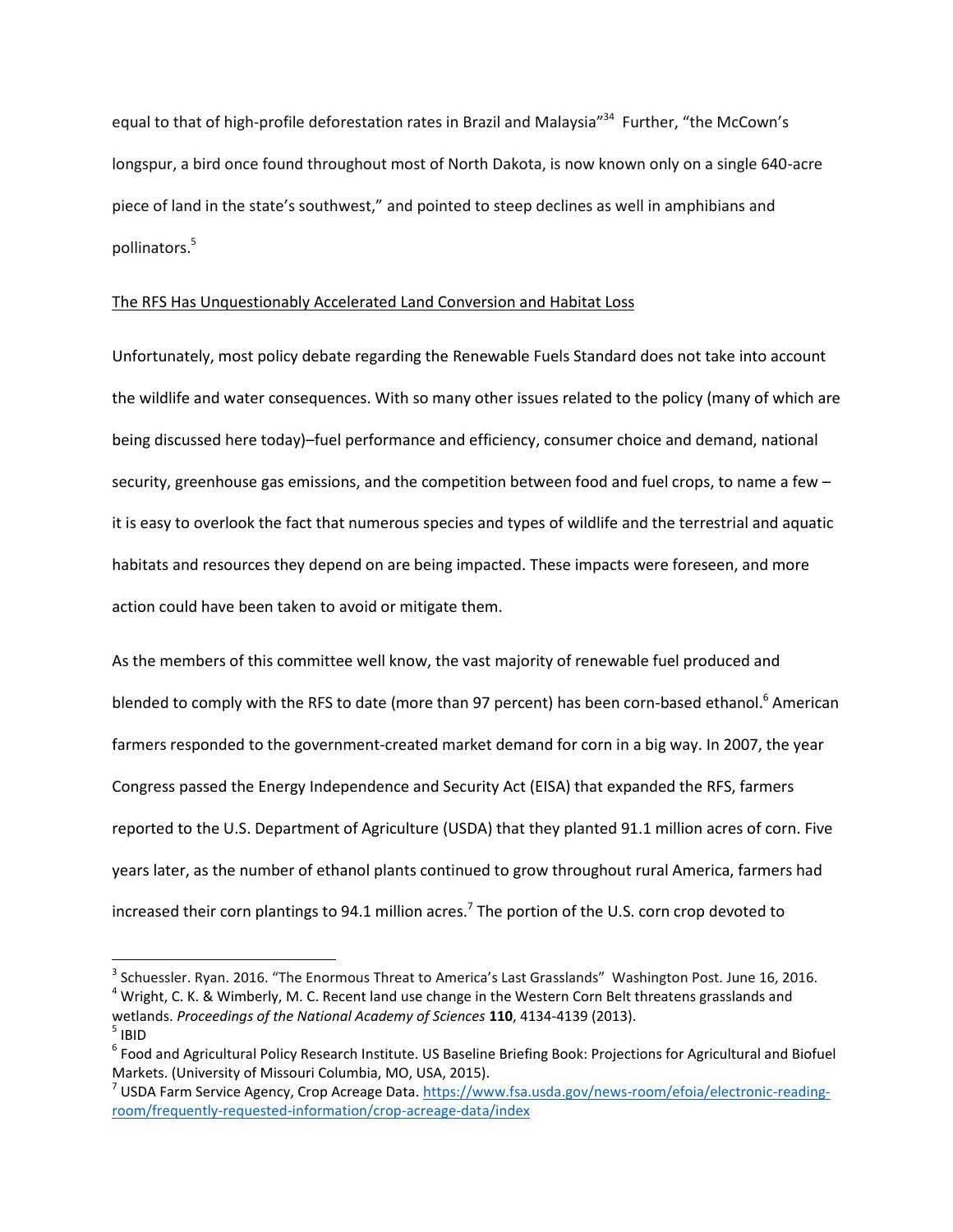ethanol instead of other uses like food and animal feed rose from nine percent before the RFS, to about 40 percent.<sup>8</sup> In addition, soybeans, which often accompany corn in rotational planting and are also used to produce biodiesel (classified as an Advanced Biofuel under the RFS), increased even more dramatically, rising from 62.9 million acres in 2007 to 75.9 million acres in 2012. The growth in these two biofuel crops drove a rise in overall crop acreage among the major commodity crops of 8.1 million acres during the first five years of the RFS2.

These new acres of corn and soybean plantings came with a heavy price to wildlife habitats. Millions of acres of grassland habitat, one of the most endangered habitats in the world, was plowed under to make way for new fuel crops, or for other crops like wheat, which had been displaced by corn and soybeans elsewhere.

In the first comprehensive, nationwide assessment of land use change following implementation of the RFS, researchers at the University of Wisconsin looked at geospatial as well as crop and farm level data to paint a clear picture of the dramatic changes to the makeup of the rural landscape. They found that 7.3 million acres of land had been converted from non-cropland into crops between 2008 and 2012.<sup>9</sup> This is likely a significant underestimate of the total, since the study only included parcels of land 15 acres or larger. Adding in all the additional buffer strips, wind breaks, and roadsides that were plowed under to maximize production would bring that number very close to the 8 million acre increase reported to USDA for commodity crop plantings. Factoring in the 4.4 million acres that were abandoned during the study timeframe for various reasons, the overall net expansion totaled 2.9 million acres. This

<sup>&</sup>lt;sup>8</sup> USDA Economic Research Service, Corn Use Data[. http://www.ers.usda.gov/media/866543/cornusetable.html](http://www.ers.usda.gov/media/866543/cornusetable.html)

 $^9$  Lark, T. J., Salmon, J. M. & Gibbs, H. K. Cropland expansion outpaces agricultural and biofuel policies in the United States. *Environmental Research Letters* **10**, 044003 (2015).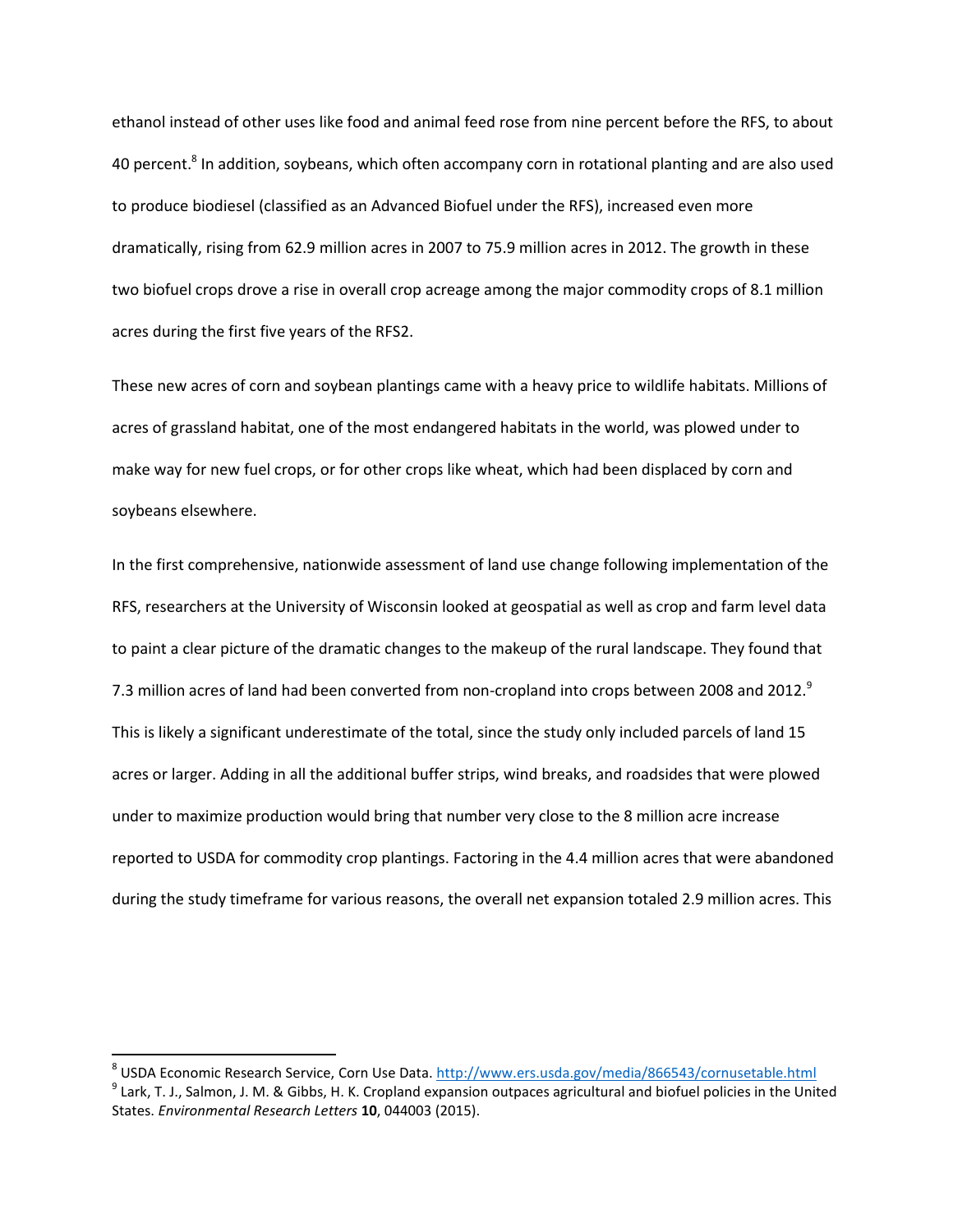number mirrors previous USDA estimates, including the Census of Agriculture 2007-2012, the National Agricultural Statistics Service survey, and the Natural Resources Inventory.<sup>10</sup>

The study identified agricultural conversion across the country, but pointed to certain hotspots, including the Dakotas, along the Iowa-Missouri border, and in western Kansas, Oklahoma, and the Texas panhandle. Non-traditional regions for agriculture represented a so-called "new frontier" in places like the western Plains from South Dakota to New Mexico, the edge of the forests in Minnesota and Wisconsin, and in the Appalachian piedmont. Disturbingly, the majority (67%) of new cropland was on lands considered marginal or unsuited for cultivation by the Natural Resources Conservation Service, and these new croplands were twice as likely as existing croplands to be on the poorest quality land. The expansions is also pushing cropping into more arid lands requiring heavy irrigation, while ethanol refineries consume very large volumes of water, adding additional stress to areas already burdened with declining aquifers and water storage and insufficient in stream flows.

Grasslands were the source of the vast majority of these newly converted lands, accounting for 77 percent of the total. This category included pasture and grazing land, grasslands coming out of the federal Conservation Reserve Program, and unutilized mixed grasses. More than a quarter of these grasslands, fully 1.6 million acres – an area the size of the state of Delaware -- came from grasslands that had not been plowed or developed for at least 20 years, many of them constituting native prairie that had never been disturbed before. The direct carbon release from these conversions alone is likely close to 87 MMT CO2e—equivalent to one year's emissions from 23 coal-fired power plants or an additional 14 million cars on the road. Native prairie ecosystems are hot beds of biodiversity, huge sinks of carbon storage underground, and also rapidly disappearing.<sup>11</sup> Grasslands are perhaps our nation's most

 $10$  U.S. Department of Agriculture. Summary Report: 2010 National Resources Inventory (2013). [http://www.nrcs.usda.gov/Internet/FSE\\_DOCUMENTS/stelprdb1167354.pdf](http://www.nrcs.usda.gov/Internet/FSE_DOCUMENTS/stelprdb1167354.pdf)

<sup>11</sup> Samson, F. B., Knopf, F. L. & Ostlie, W. R. Great Plains ecosystems: past, present, and future. *Wildlife Society Bulletin* **32**, 6-15 (2004).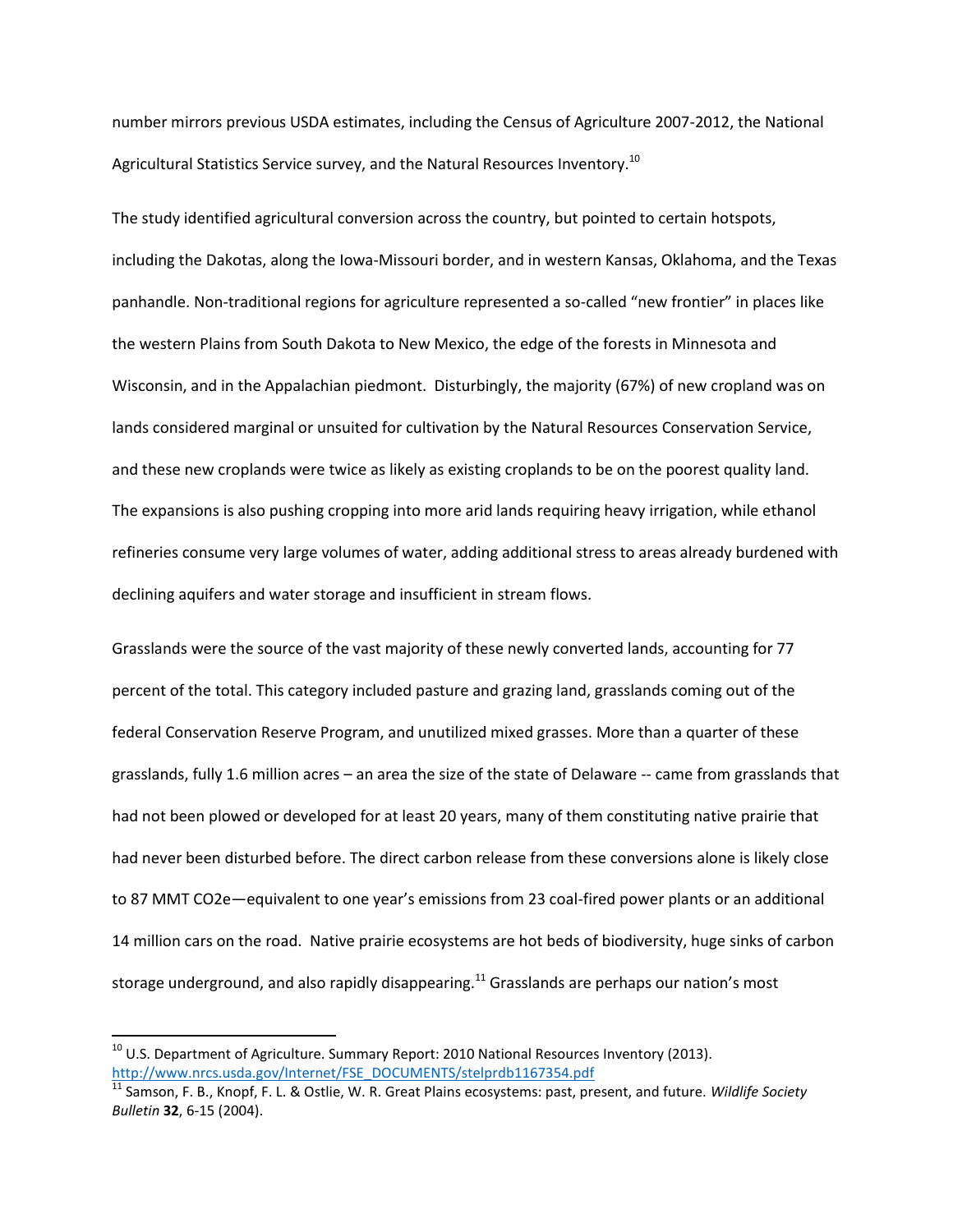endangered ecosystems, even prior to the RFS era, with less than one percent of historic tall-grass prairies and 30 percent of mixed-grass prairies remaining.<sup>12</sup> With such precious little undisturbed prairie remaining, even small losses to agriculture have an outsized importance in terms of biodiversity and carbon release.

Grasslands, however, were not the only habitats converted to agriculture during this time. The Wisconsin study found forest lands accounting for three percent of the conversions, occurring largely in Minnesota, western Appalachia, and in Georgia. Wetland losses, accounting for an additional 2 percent of the conversion were centered in the Dakotas and Minnesota.

The Wisconsin study builds on previous studies and anecdotal evidence to paint a portrait of land conversion that touches every region of the country, but is concentrated in the heartland, and that disproportionately impacted our most imperiled grassland ecosystems. At the same time, the researchers looked at the results of this conversion to assign "responsibility" for the land use change. Since corn was the dominant crop planted on newly converted land, and it was the largest indirect contributor to change through its displacement of other crops, it was ascribed the majority (52 percent) of the responsibility for the conversion.

A study published just this year by researchers at USDA's Economic Research Service more explicitly linked agricultural expansion to ethanol production. That study, published in February, showed that additional ethanol refinery capacity in a given location led to meaningful increases in both planted corn acreage and total agricultural acreage within 100 km of that location. The greatest impact was seen in areas with little previously existing agriculture, meaning that ethanol production was directly tied to the conversion of non-agricultural land.<sup>13</sup>

 $^{12}$  Dahl, T.E. 2014. Status and trends of prairie wetlands in the United States 1997 to 2009. U.S. Department of the Interior; Fish and Wildlife Service, Ecological Services, Washington, D.C.

<sup>&</sup>lt;sup>13</sup> Motamed, M., McPhail, L. & Williams, R. Corn Area Response to Local Ethanol Markets in the United States: A Grid Cell Level Analysis. American Journal of Agricultural Economics, aav095 (2016).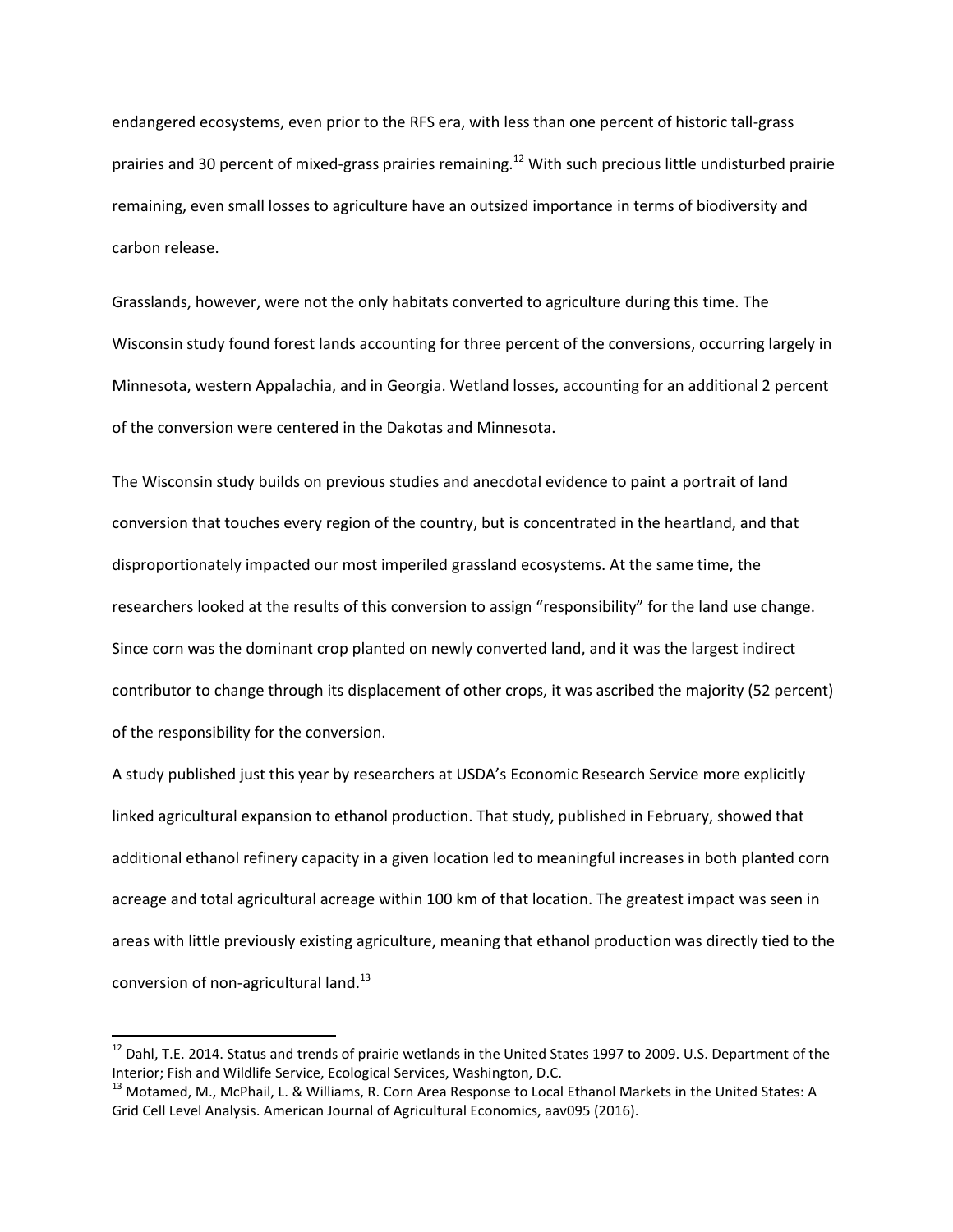# Land Use Change and Agricultural Expansion Have Enormous Impacts on Water

These vast changes to the landscape have dramatic impacts even beyond terrestrial ecosystems and the wildlife species that depend on them. It is well documented that farm runoff constitutes a major challenge to achieving water quality goals, particularly in places like the Chesapeake Bay, the Gulf of Mexico, and, increasingly, in the Great Lakes.<sup>14 15</sup>

Corn, in particular, requires high nutrient inputs in the form of chemical or manure fertilizers, and these nutrients, without proper conservation measures, readily run off during spring rains and flow into waterways. Compared to other biofuel crops, including soybeans and perennial grasses, corn has the highest level of application of nutrients (fertilizer and pesticides), resulting in higher runoff from fields.<sup>16</sup> Scientific modeling has predicted that switching from other crops to corn, as we have seen happen extensively in the wake of the RFS, results in 42 percent more sediment outflow from farm fields, and switching from pasture to corn increases sediment loads by up to 127 percent.<sup>17</sup>

As farmers have taken land out of conservation and removed grass and forest buffer strips, planting ever closer to waterways in order to maximize their production, our waters have lost much of the natural filtration capacity that would help keep sediment, nutrients, and other pollutants out of streams, rivers, and lakes. The effects of a changing climate have exacerbated the problem by producing more intense rain storms, particularly in the spring when farmers are applying nutrients for the coming growing season. These storms wash the fertilizer away along with the topsoil.

<sup>&</sup>lt;sup>14</sup> Donner, S. D. & Kucharik, C. J. Corn-based ethanol production compromises goal of reducing nitrogen export by the Mississippi River. *Proceedings of the National Academy of Sciences* **105**, 4513-4518 (2008). <sup>15</sup> Chesapeake Bay Program[. http://www.chesapeakebay.net/issues/issue/agriculture#inline](http://www.chesapeakebay.net/issues/issue/agriculture#inline)

<sup>&</sup>lt;sup>16</sup> National Research Council & Committee on Economic and Environmental Impacts of Increasing Biofuels Production. *Renewable fuel standard: potential economic and environmental effects of US biofuel policy*. (National Academies Press, 2011).

 $17$  Shao, Y., Lunetta, R. S., Macpherson, A. J., Luo, J. & Chen, G. Assessing sediment yield for selected watersheds in the Laurentian great lakes basin under future agricultural scenarios. Environmental management 51, 59-69 (2013).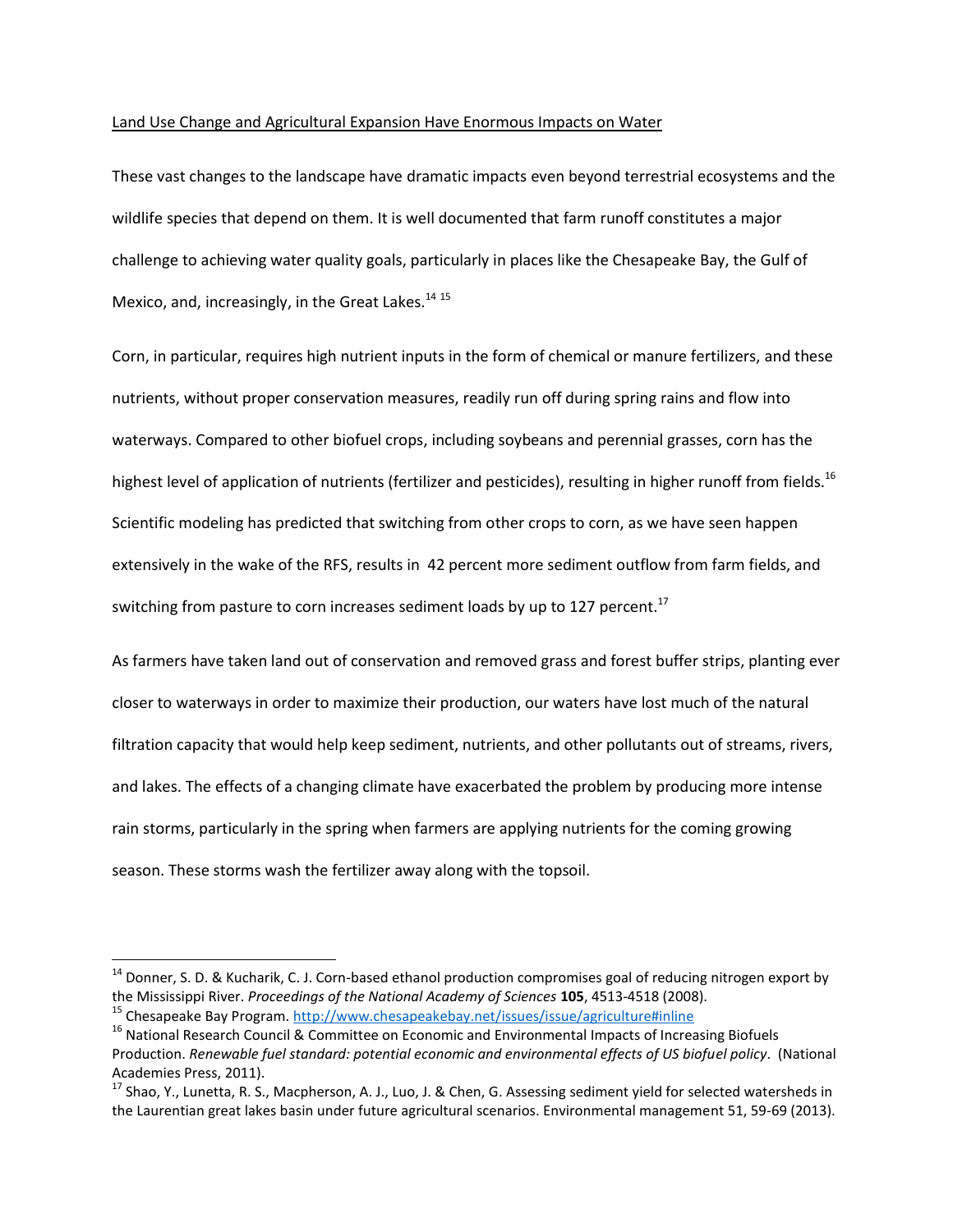Lake Erie has become the unfortunate poster child for what intensifying agricultural production can do to degrade our waters. Toxic algal blooms have exploded in the western and central parts of the lake since 2007, with last year's being the largest on record. This uncontrolled algae growth is fed by the nutrients running off of farm fields, flowing from municipal water treatment plants, and being deposited from the air in greater amounts thanks to airborne pollution made worse by climate change.

These harmful algal blooms are not only unpleasant to look at; they are an environmental, economic, and public health disaster. Deprived of oxygen due to decaying algae, other marine life must migrate to other waters or suffocate. As a result, Lake Erie's thriving tourism industry and angling community have been hit extremely hard, losing unrecoverable income during the height of the summer fishing and recreation season. What's more, these blooms have produced the dangerous microsystis algae that produce a toxin that makes water dangerous for drinking, swimming, and bathing. In 2014, Toledo ordered its citizens not to use municipal water at all for three days due to levels 1,000 times the safe amount. At this level, the toxins in the water would cause illness affecting the liver, nervous system and skin. In response to this rising green tide, Ohio last year implemented a new law placing modest restrictions on the application of manure and chemical fertilizers to fields in order to control the flow of nutrients. Notably, this law was supported by both the Ohio Farm Bureau and Ohio Farmer's Union.<sup>18</sup> It will not be sufficient, however, to address the problem of nutrient pollution.

And it's not just the Great Lakes. States across the country have had to develop protocols and procedures for how to track and issue advisories when there is the presence of toxins from harmful algal blooms for drinking water and also for recreational contact with HAB-contaminated waters. Swimming, skiing, tubing and other water activities pose significant risk when there is a harmful algal bloom. Breathing aerosolized water droplets (misting) of contaminated waters is a health risk affecting all of the boating industry.

<sup>18</sup> <http://www.farmanddairy.com/news/house-approves-new-rules-applying-manure-ohio/228086.html>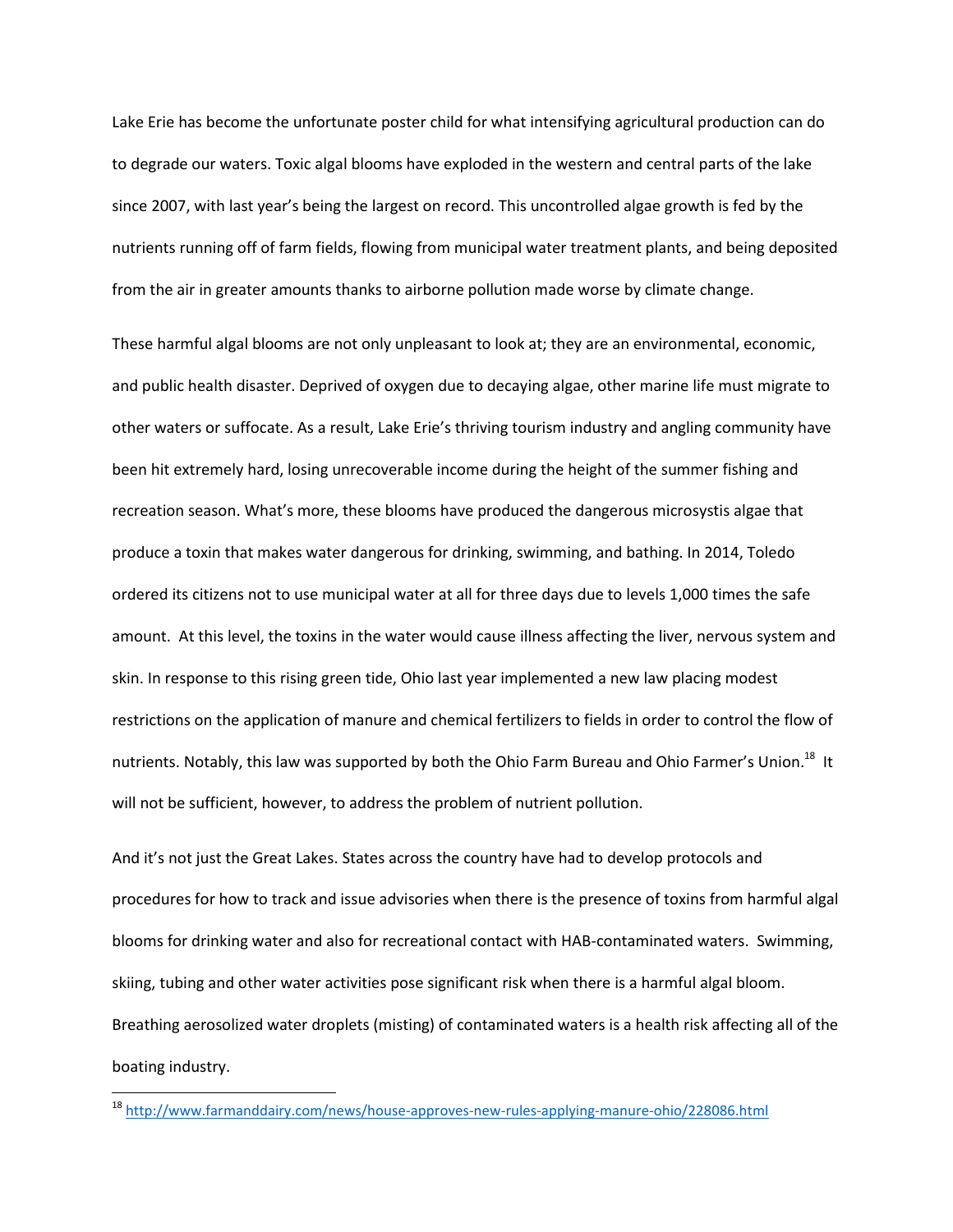The National Wildlife Federation has long been a strong supporter of voluntary conservation programs to help farmers better manage nutrient and sediment losses, improve soil health and profitability, decrease drought risk, and create and maintain wildlife habitat. It is unfortunate that a federal energy mandate has not only exacerbated the underlying problems which these voluntary programs were created to address, but also has contributed to additional layers of regulation placed on farmers and ranchers.

#### This Was Not Supposed to Happen

When the RFS was expanded in EISA in 2007, the National Wildlife Federation and others who were worried about what the drive for more corn would mean on the landscape persuaded the law's authors here in Congress to include a provision aimed at preventing the widespread conversion of nonagricultural land in order to meet the mandate. To address this concern, the new law defined acceptable biofuels for use under the mandate as those coming from crops grown only on land in agricultural production before 2007. Thus, ethanol produced from corn or biodiesel produced from soybeans grown on land converted into agricultural production after 2007 should not be able to meet an obligated party's blending requirements under the law.

Unfortunately, the EPA has failed to implement the law as written, implementing this provision in such a way as to make it utterly meaningless. Because tracking the flow of corn from individual farms to ethanol refineries would be difficult, the EPA chose to take what it has termed an "aggregate compliance" approach. The agency worked with USDA to identify a baseline number of agricultural acres across the country. This number, problematically, includes all of the land enrolled in the Conservation Reserve Program – even though this is land set aside for conservation benefits, much of it is not prime agricultural land, and some of it has not been farmed for 20 or more years – some grazing lands, and other land not in crop production as of 2007. The EPA then compares annual cropland against this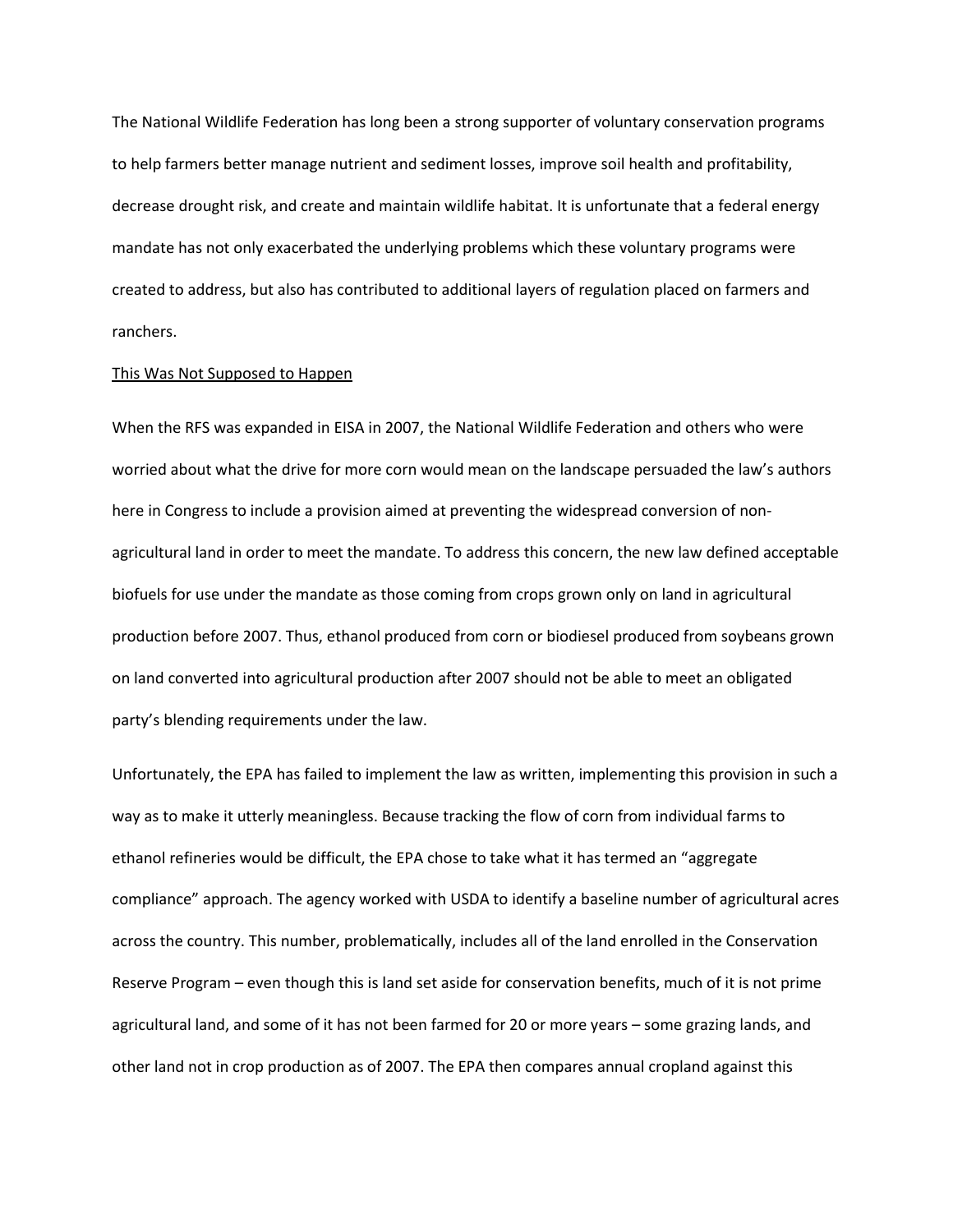baseline to see if it has been exceeded, in which case the agency would implement stricter tracking and reporting requirements.

The aggregate compliance approach has been an abject failure in preventing the conversion of lands to meet the biofuel mandate, to say nothing of the indirect expansion that happened as corn displaced crops like wheat from existing agricultural lands. The aggregate approach does not account for agricultural land that is lost each year to development, nor does it account for regional and local variations. Clearly, the intent of Congress in placing a conversion prohibition in the law has not been realized, and sensitive ecosystems, beloved wildlife, and nourishing water bodies are all paying a price as a result.

## Where do we go from here?

As this Committee, this Congress, and both the outgoing and eventually the incoming Administrations grapple with the unintended consequences of this far-reaching policy, there are important choices to be made. No major law is ever perfect in its construction or in its implementation. In many ways, the damage to the landscape that has already been fueled in part by the RFS cannot be undone. Native grassland areas will never be restored to their full diversity, even if taken out of agricultural production. Species that rely on these habitats, like the beloved and imperiled Monarch butterfly, may continue to decline. Forest parcels chopped down in the mania to grow corn will take generations to regrow.

But looking to the future, there are improvements that can be made, and mistakes that should not be repeated. In looking at the first eight years of the RFS2, we would like to offer some thoughts on the program's future.

First, Congress must demand the information required of EPA on the law's effects on our environment and natural resources. The EISA calls on the agency to report on these impacts every three years. EPA's First Triennial Report to Congress was not finalized until December of 2011, a full year later than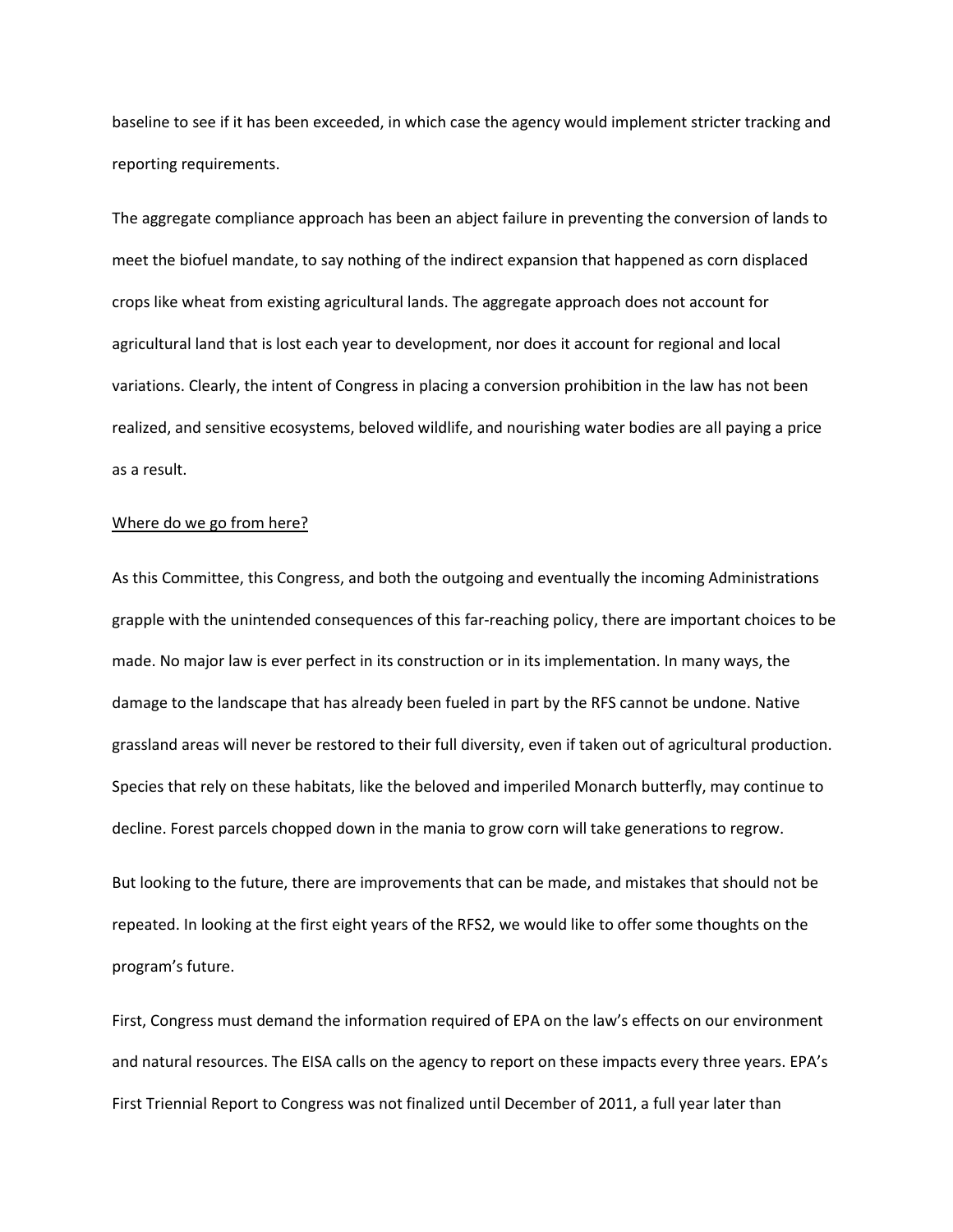expected. It has been 4.5 years since that report, yet EPA has given no indication of when it will release its next report. At an absolute minimum, EPA must comply with the law.

The First Triennial produced a very thorough look at many of the issues discussed and brought to light in this testimony. It proclaimed, based on information largely gathered in 2009 and early 2010, that the expansion and intensification of corn agriculture had led to small but negative impacts on the landscape due to land conversion and water pollution.<sup>19</sup> It also warned that these impacts would likely intensify as the demand for corn ethanol grew in subsequent years. Repeating such a thorough assessment in the wake of higher ethanol demand and greater land conversion would paint the picture needed for Congress and the agency to fully understand the law's unintended consequences.

Second, EPA should use its annual rulemakings on volumetric obligations to lower the amount of conventional corn ethanol biofuels. The agency has finally started down that path with its obligation for the current year, set 500 million gallons below the statutory level of 15 million gallons. For 2017, however, EPA's proposed rule would call for an increase to 14.8 billion gallons. In setting the level below the statutory level for these two years, EPA invokes its general waiver authority under the law, which allows for reductions when the agency determines "that implementation of the statutory volumes would severely harm the economy or environment of a State, region, or the United States, or if there is inadequate domestic supply [emphasis added]."<sup>20</sup>

EPA justifies the slight reduction in the total volume requirement in the 2016 final rule and the 2017 proposed rule on the inability of the fuel supply to absorb higher levels of ethanol through greater overall fuel consumption or greater demand for higher ethanol blends such as E85. Neither rule considers the environmental impacts of such high levels of corn production to produce the required

<sup>&</sup>lt;sup>19</sup> U.S. Environmental Protection Agency. 2011. Biofuels and the Environment: First Triennial Report to Congress. Office of Research and Development, National Center for Environmental Assessment, Washington, DC; EPA/600/R-10/183F.

<sup>&</sup>lt;sup>20</sup> Clean Air Act §211(o)(7)(A)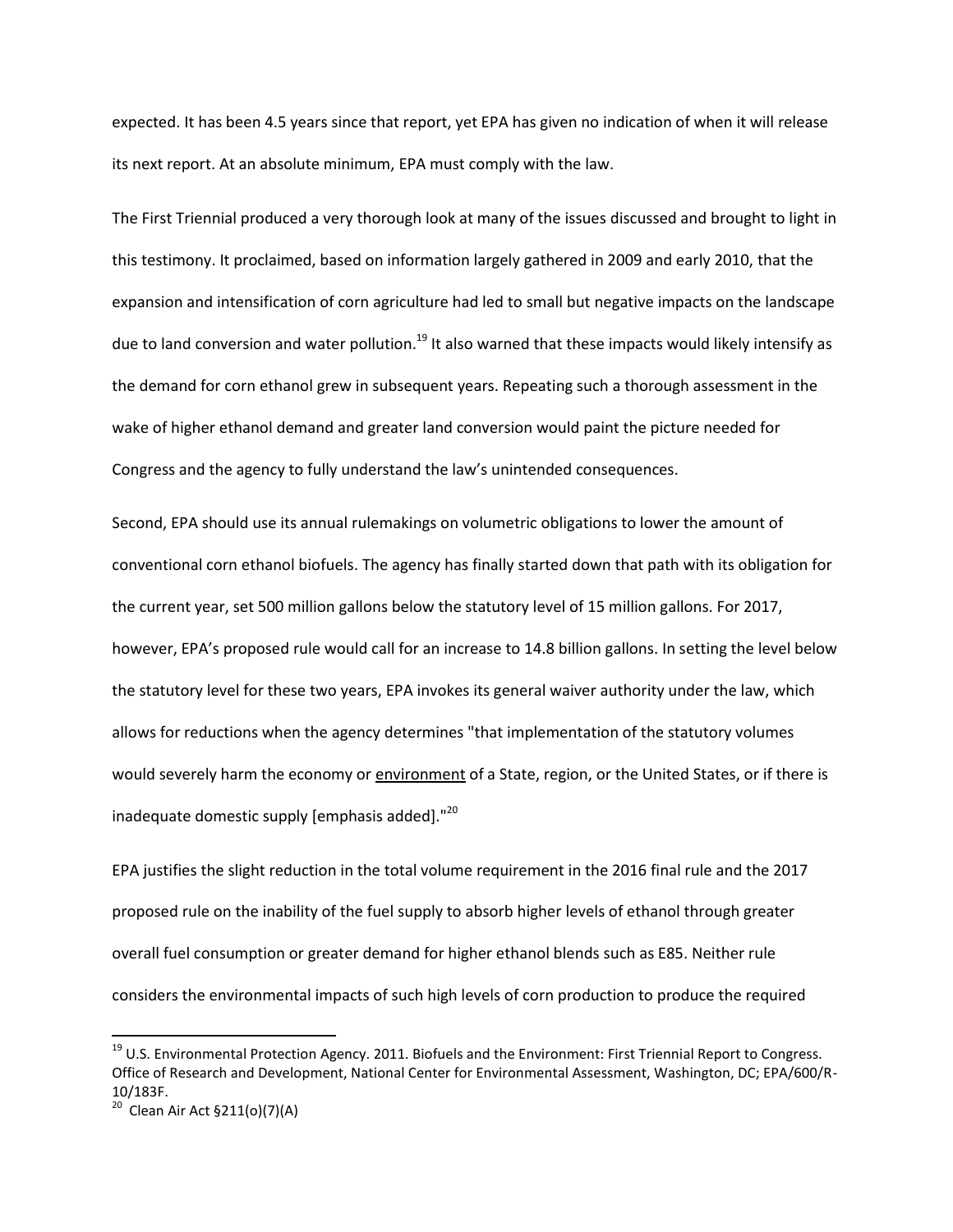renewable fuel volumes. An accurate assessment of the environmental impacts (habitat loss, impaired waters, etc.) warrants a reduction in next year's required volumes, not an increase. Already, this year's corn crop is predicted to be the largest since 2013, making it the third largest since 1944.<sup>21</sup> Additional signals that EPA intends to further raise the demand for corn will only increase the incentive for farmers to expand production beyond lands already under cultivation and set new records. Instead, EPA should reduce next year's required volumes below the "blend wall" to ameliorate the environmental damage being caused on the landscape by sending a market signal that the demand for corn ethanol is declining. Rather than continue its reliance on first generation corn ethanol and soy biodiesel, EPA should take advantage of the volumetric restrictions imposed by the "blend wall" to favor increases in the advanced and cellulosic biofuels that have greater potential for greenhouse gas emission reductions while at the same time requiring fewer fertilizer and pesticide applications. These next generation feedstocks represent the future of the RFS, one envisioned by the law's Congressional authors. The inability of the market to develop these next generation fuels calls for greater support within the law compared to the already mature conventional biofuel industry.

That said, the RFS envisions as many as 21 billion gallons of these next generation fuels being produced by 2022, while only a tiny fraction of this amount is being produced today. Meeting the law's lofty ambitions – assuming that level of production could be assimilated into the fuel supply – would likely bring about the potential for another wave of agricultural expansion to grow new fuel crops such as switchgrass or miscanthus. The EPA must not allow this second wave to spread unchecked by continuing its aggregate compliance approach. Rather, it must recognize that the time has come to follow the law's intent and begin verifying that biofuels are not being produced from crops grown on land not in production prior to 2007. If major companies can identify the specific farms from which coffee beans in every bag they sell originated, or from which forests originated the lumber they sell in their stores or

<sup>&</sup>lt;sup>21</sup> USDA Prospective Plantings[. http://www.usda.gov/nass/PUBS/TODAYRPT/pspl0316.pdf](http://www.usda.gov/nass/PUBS/TODAYRPT/pspl0316.pdf)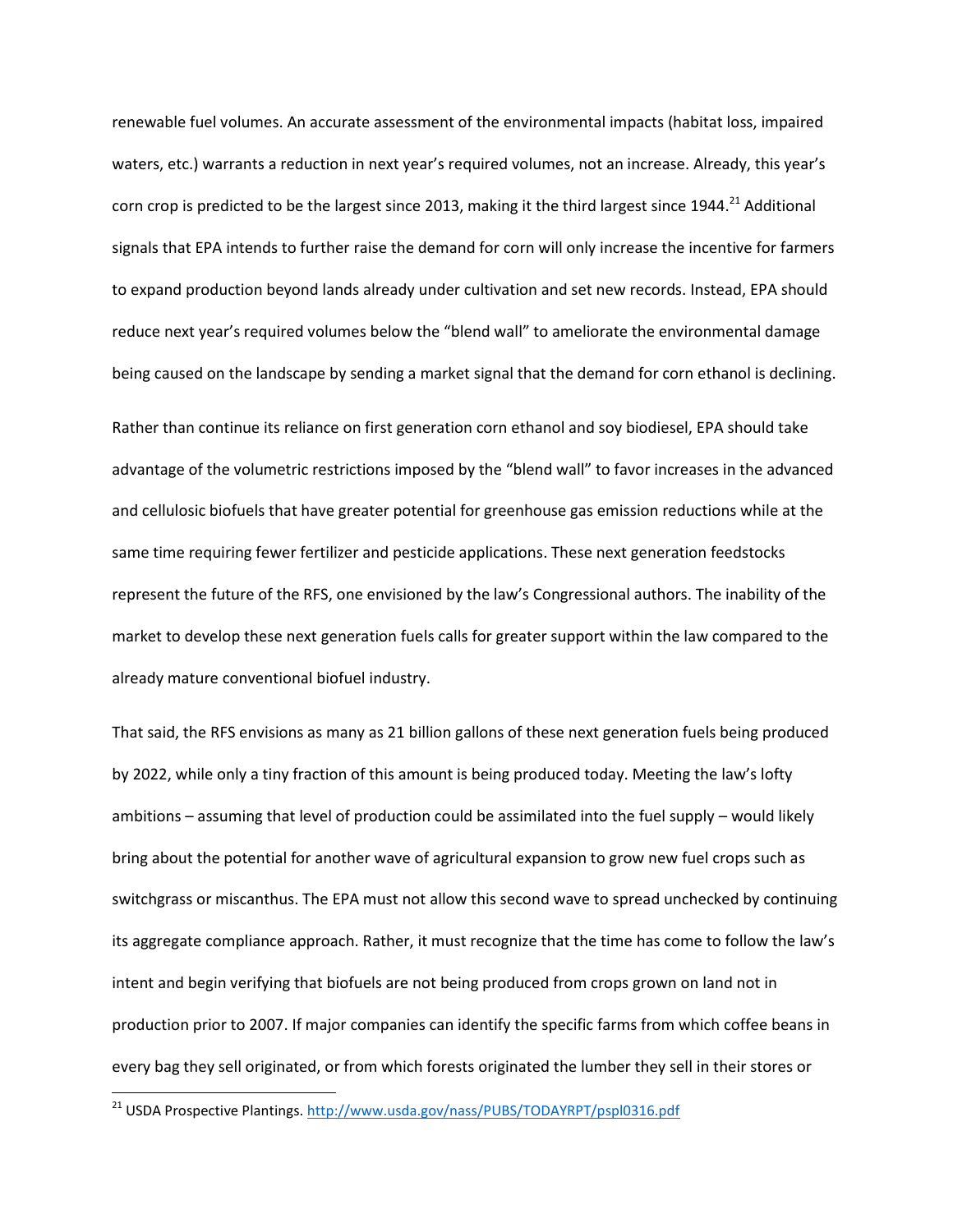that comprise their buildings, surely USDA and EPA can work together to track crops destined for ethanol refineries. If national level tracking is, in fact, too difficult, then intermediary approaches could be developed, such as focusing only on land in the most at-risk states or counties, or lands within a certain radius of ethanol plants. At a bare minimum, it should be easy to track the next generation of feedstocks since there is no other real market for crops like switchgrass that could muddy the chain of custody.

Finally, we encourage Congress to consider the full scope of the law and its impacts when evaluating proposed reforms. When the law was passed it was intended to diversify our fuel supply, stimulate next generation technology, transform struggling rural economies, and help combat climate change. Whether the law has achieved these results is now being questioned. What is unquestioned is the massive and devastating unintended consequences this law has had for wildlife and water. It is now time to honestly appraise what the law has achieved and where it has failed. What price have we paid for any benefits the law has bestowed?

Given EPA's failure to enforce the law, Congress should consider wildlife-friendly improvements to the RFS, including strengthening provisions intended to prevent the conversion of non-agricultural lands (including eliminating EPA's ability to use an "aggregate compliance" approach), requiring more accurate and more frequent assessment of wildlife and water impacts, and reducing volumetric requirements below the "blend wall." Further, Congress should restore funding for effective habitat conservation programs, like the Conservation Reserve Program, the North American Wetland Conservation Act, and other agricultural conservation programs, as well as revisit other policies that distort markets at the expense of wildlife and water. Coupling reforms with increased investments in conservation programs will keep farmers profitable and not penalize them for rationally responding to the market-distorting government policies passed by Congress.